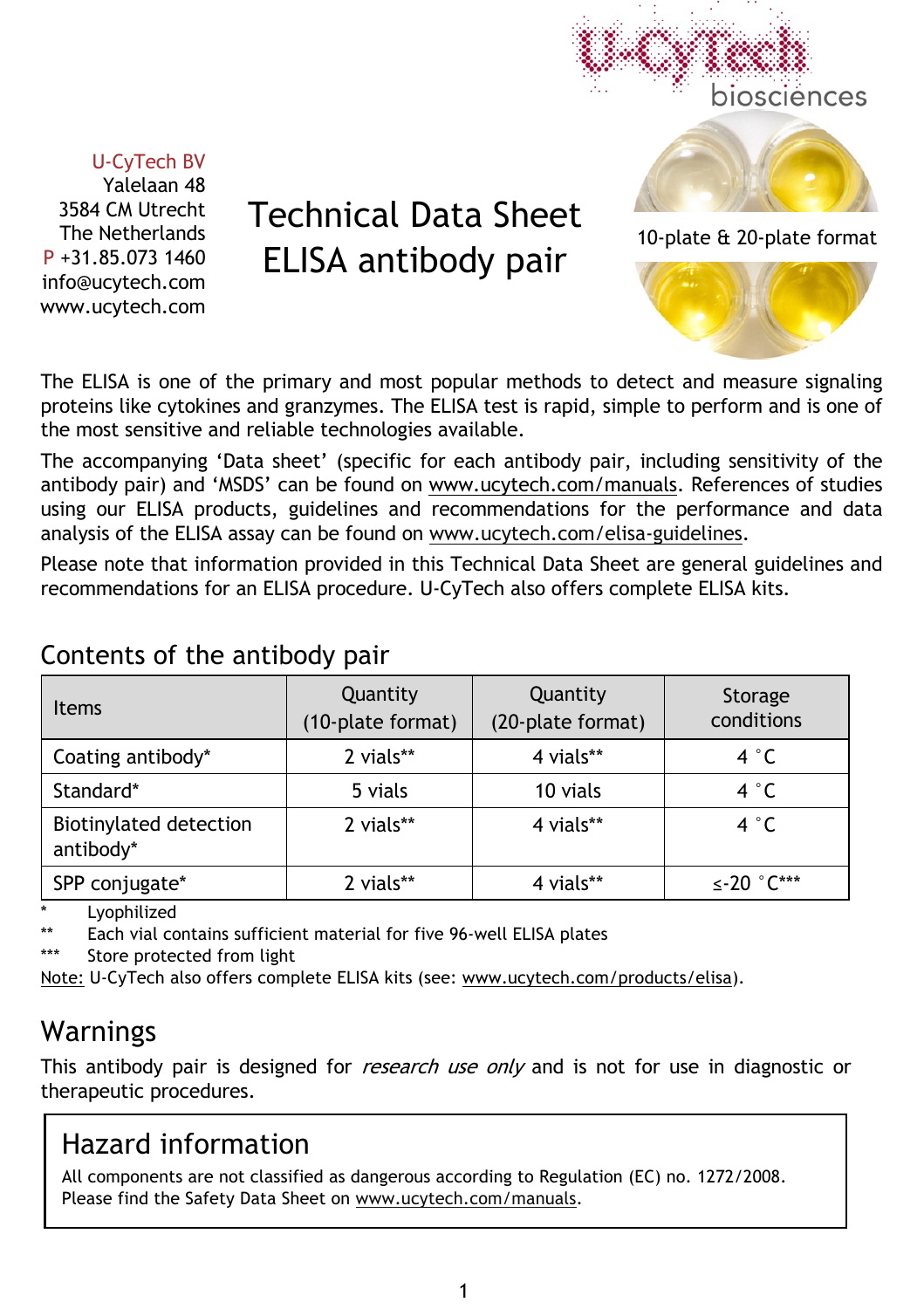# Materials and equipment (required but not provided)

- PBS: 5.4 mM Na2HPO4.2H2O; 1.3 mM KH2PO4; 150 mM NaCl; pH 7.4 (sterile).
- Sterile distilled water.
- Wash buffer: PBS containing 0.05% (w/v) Tween-20.
- Blocking buffer: PBS containing 1% (w/y) Bovine serum albumin (BSA; ELISA grade).
- Dilution buffer: PBS containing 0.5% (w/v) BSA and 0.05% (w/v) Tween-20.
- Coloring system e.g. 3.3', 5.5'-Tetramethylbenzidine (TMB) and, if applicable, stop solution. Ready-to-use TMB substrate solution from U-CyTech (cat. no. CT383) is recommended in combination with 0.18 M H2SO4 as stop solution.
- 96-well ELISA plates (e.g. Greiner Bio-one cat. no.655092 or U-CyTech cat. no. CT361).
- Adhesive cover slips (e.g. Greiner Bio-one cat. no. 676001).
- Pipetting devices.
- Tubes and containers/plates to prepare solutions.
- Ice.
- 37 °C incubator.
- Plate washer: automated or manual (squirt bottle, manifold dispenser).
- Reading device for microtiter-plate (which fulfills requirements of applied substrate).

# Storage and stability

#### Coating and detection antibody

The vials with lyophilized coating and biotinylated detection antibody can be safely stored at 4 °C until the expiry date (indicated on the vials). After reconstitution, the antibodies are stable for at least 12 months at 4 °C when kept sterile. Divide reconstituted antibody solutions into aliquots for single use. Store aliquots at  $\leq$ -20 °C (stable for at least 2 years).

#### **Standard**

The vials with lyophilized standard can be safely stored at  $4\degree$ C until the expiry date (indicated on the vials). These vials are for single use only.

#### **Conjugate**

The vials with lyophilized SPP conjugate are stable until the expiry date (indicated on the vial) when stored protected from light at  $\leq$ -20 °C. After reconstitution, the reagent is stable for at least 2 months at 4 °C when kept sterile and protected from light. Divide solution into aliquots for single use. Store aliquots protected from light at  $\leq$ -20 °C (stable for at least 1 year).

### Sample preparation

Read www.ucytech.com/specimen-collection-and-handling for information on specimen collection and handling.

Dilute samples in dilution buffer (at least 1:1).

# Preparation solutions and reagents

#### **Standard**

Reconstitute the lyophilized standard by injecting 500 µl of sterile distilled water into the vial. Mix the solution gently for approximately 15 sec and allow it to stand for 5 min at RT. Avoid vigorous shaking. Thereafter, the reconstituted standard is placed on melting ice and is immediately (preferentially within 1 hour) diluted in dilution buffer to the desired concentrations to be used in the standard curve range.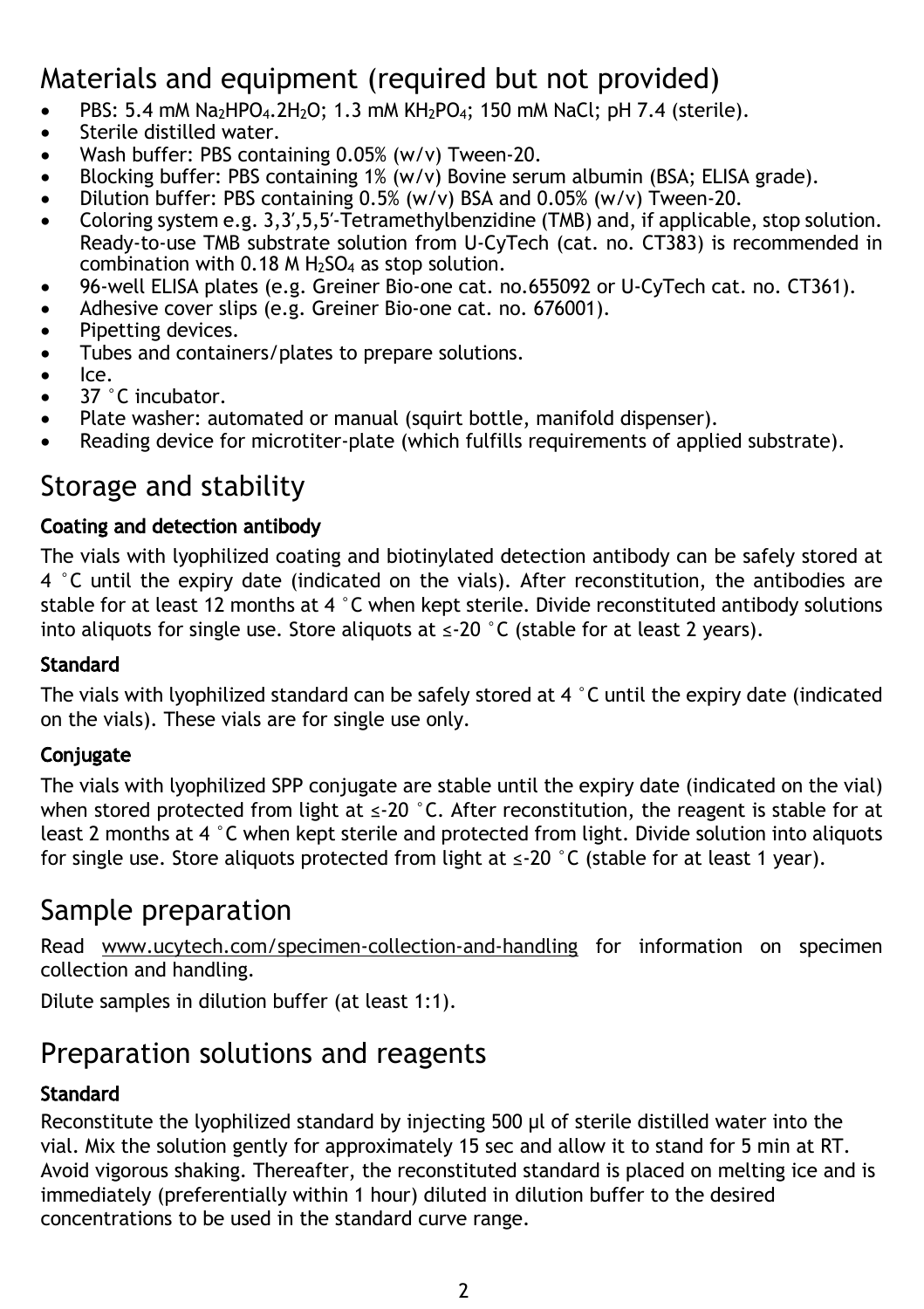#### Coating antibody | Detection antibody | Conjugate

Reconstitute the lyophilized product by injecting the appropriate volume (indicated on the vial) of sterile distilled water into the vial. Mix the solution gently for approximately 15 sec and allow it to stand for 5 min at room temperature (RT: 20-26 °C). Avoid vigorous shaking. Dilute 100-fold in PBS (coating antibody) or dilution buffer (detection antibody/conjugate).

Note:

Do not use commercially available PBS tablets for the preparation of the coating solution (the filler in the tablets interferes with the coating process).

# ELISA procedure

Note: All solutions should be at RT prior to use. Read www.ucytech.com/directions-washing-elisa-plates for more information on washing.

- 1. Add 50 µl of diluted coating antibody solution to each well of the ELISA plate and fill up to 100 µl with PBS. Seal the plate to prevent evaporation.
- 2. Incubate overnight at 4  $\degree$ C (or alternatively 2 hours at 37  $\degree$ C).
- 3. Remove coating antibody solution and wash the wells at least six times with wash buffer.
- 4. Add 200 µl of blocking buffer to each well.
- 5. Seal the plate and incubate for 1 hour at 37 °C.
- 6. Prepare blank (dilution buffer only), samples and standard dilutions.
- 7. Remove the blocking buffer (do not wash the wells).
- 8. Add 100 µl of diluted standard/blank/samples to the wells.
- 9. Seal the plate and incubate for 2 hours at 37 °C (or alternatively overnight at 4 °C).
- 10. Remove standards/blank/samples and wash the wells at least six times with wash buffer.
- 11. Add 100 µl of diluted detection antibody solution to each well.
- 12. Seal the plate and incubate for 1 hour at 37 °C.
- 13. Remove detection antibody solution and wash the wells at least six times with wash buffer.
- 14. Add 100 µl of diluted conjugate to each well.
- 15. Seal the plate and incubate for 1 hour at 37 °C (protected from light).
- 16. Remove conjugate and wash the wells at least six times with wash buffer.
- 17. Add an HRP-specific substrate into each well. The volume and incubation time depend on the type and brand of substrate used.

When TMB substrate solution from U-CyTech (cat. no. CT383) is used, add 100 µl/well and incubate between 15 and 25 minutes at room temperature in the dark. This substrate yields a soluble blue product that absorbs at 650 nm.

18. Stop the reaction when applicable.

When TMB substrate solution from U-CyTech (cat. no. CT383) is used; add 100 µl/well of 0.18 M H2SO4 (resulting in a yellow color) and read the plate at 450 nm within 30 minutes.

More information on data analysis and troubleshooting can be found on www.ucytech.com/elisa-guidelines.